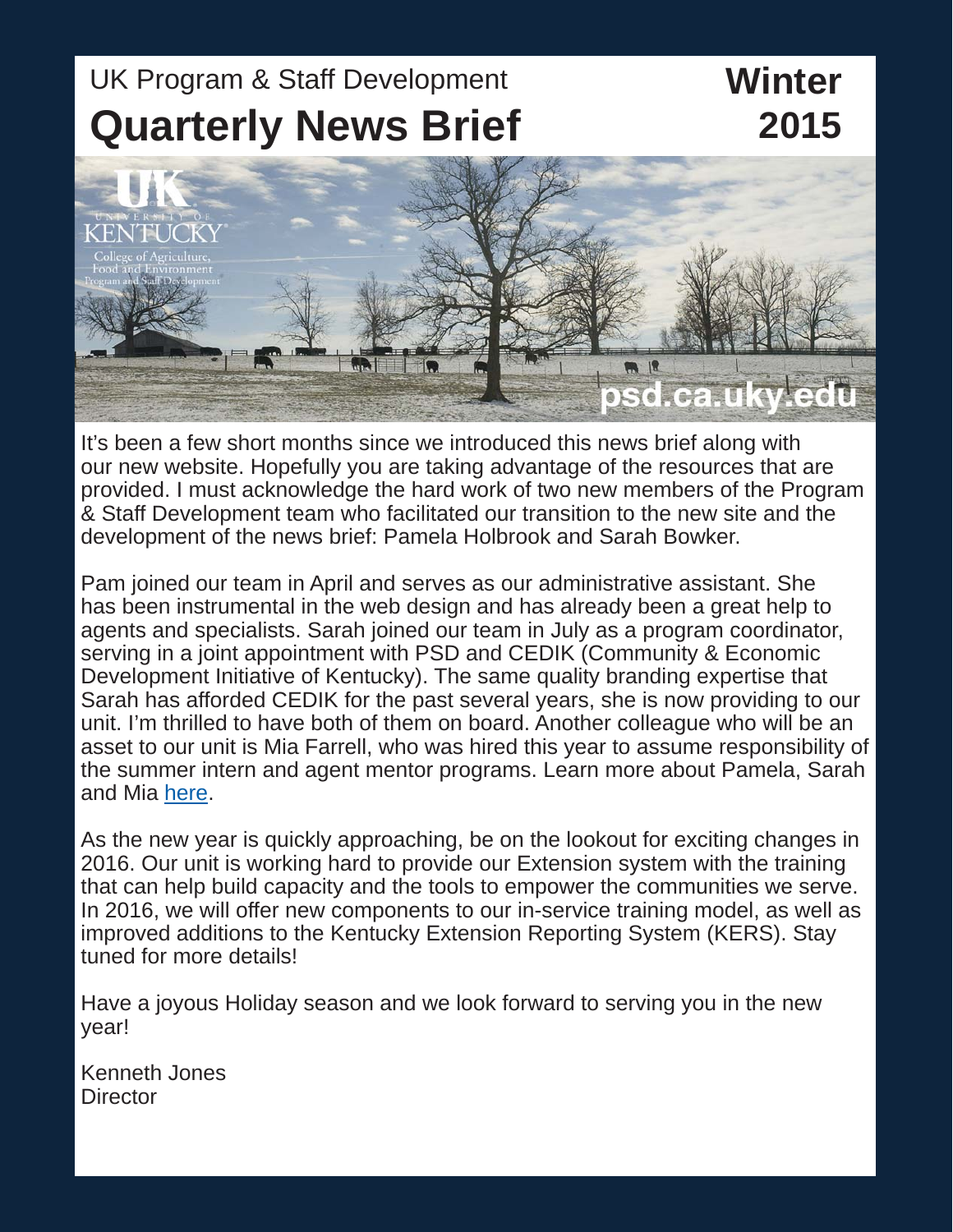#### **News**

*The Randall Barnett County Extension Council Award:* All counties are encouraged to apply. Each Extension District is eligible to submit two entries for the State Award. The winning Council will be recognized during the State Extension Advisory Council annual meeting. The winning Council will be presented with a \$500 cash award plus a framed certificate for their local office. An inscription of that county name will be placed on a permanent plaque in the College of Agriculture. The deadline for submitting the top two district entries for state judging is December 21st. The [application](http://psd.ca.uky.edu/files/randall_barnett_award_guidelines_and_application_2015.pdf) provides more information.

*County Program Reviews:* The new four year County Program Review cycle begins in 2016. This four year cycle will last through 2019 and covers every county in the Commonwealth of Kentucky. The County Program Review is a good opportunity to do an honest and healthy internal look at how each County is serving its constituents. It also helps to ensure that we are remaining compliant and committed to our mission. An email was sent out by Thomas Keene on Thursday, November 12th outlining the County Program Review Schedule for 2016-2019. Each county that will be reviewed in 2016 will be receiving emails before the end of the year on how to prepare for their review. More information can be found at the new CES Personnel website (linked through [psd.ca.uky.edu\)](psd.ca.uky.edu) after January 1st.

#### **Deadline Soon**

*Agents and Specialists – We NEED You! Seeking County and Department Summer Intern Hosting:* The intern program is vital to the continued innovation and enhancement of the Organization. Interns bring new ideas and experiences that are added values to extension. 32% of agents hired in 2015 participated in the internship program. We have the largest most competitive extension internship across the country. Counties or Departments who wish to have an intern please [complete this form](http://psd.ca.uky.edu/files/county_intern_host_form_2016_new.pdf) and send to Mia Farrell [\(antomia.farrell@uky.edu\)](mailto:antomia.farrell@uky.edu) by December 19th.

*Cooperative Extension Service Summer Internship Program:* The internship gives interns an opportunity to develop personally and professionally. The intern is an added value to the counties. The summer internship program applications are due by December 31st. If you have any questions please contact Mia Farrell at (859) 218-4800. Marketing materials and application available [here](https://extension-jobs.ca.uky.edu/summer-intern-application).

*Kentucky Extension Diversity Awards:* Since 1994, Kentucky Cooperative Extension has recognized Extension professionals who, through targeted efforts, excelled in reaching new clientele. The awards are annual and are available to both KSU and UK Extension professionals. Those chosen for the award receive a plaque and a program award of \$500 (individual) and \$1,000 (team) to use in their County or department to continue diversity efforts. Nominations will be accepted until December 21st. If you have any questions please contact Quentin Tyler, Assistant Dean and Director for Diversity [\(quentin.tyler@uky.edu\)](mailto:quentin.tyler@uky.edu).